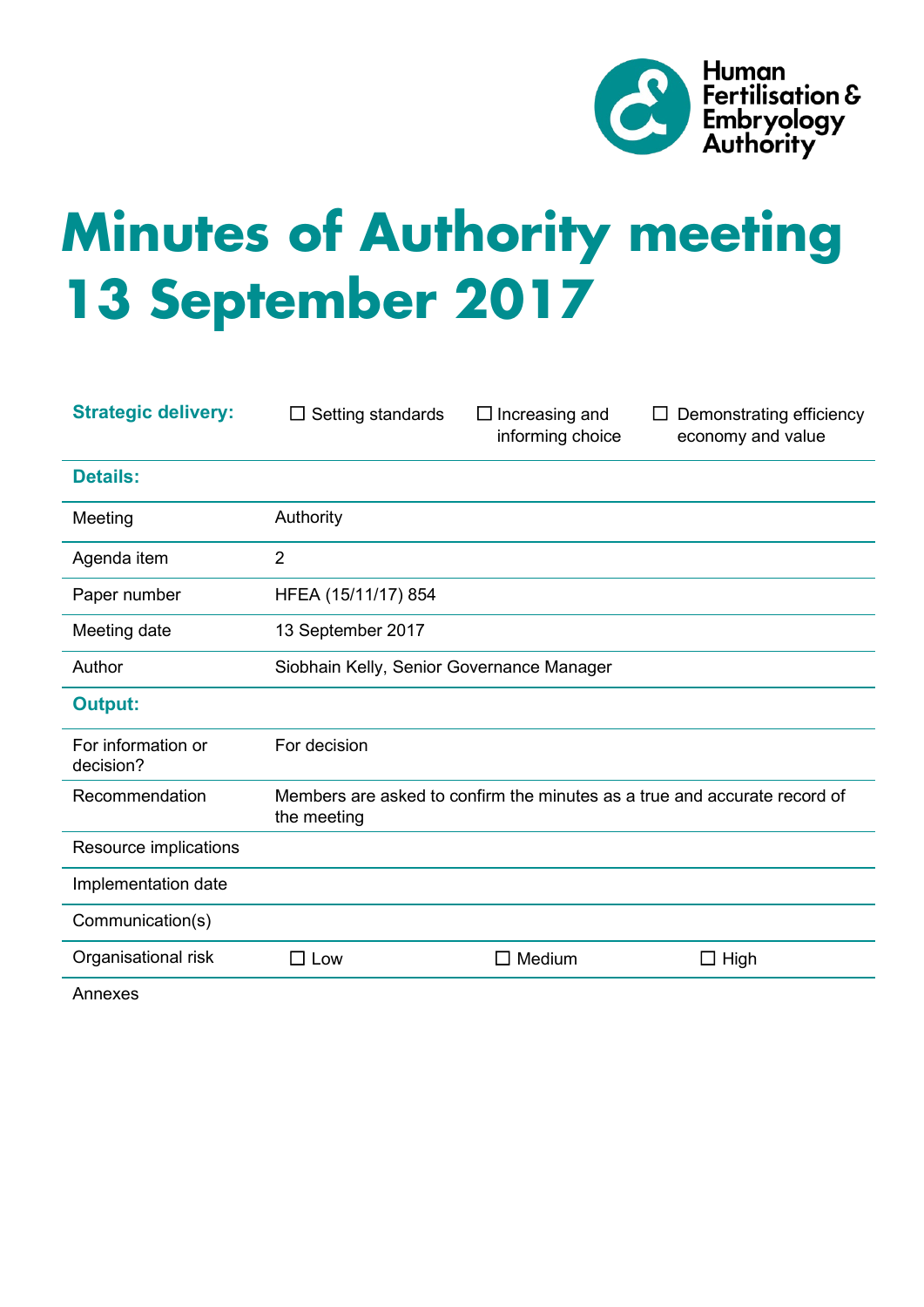## **Minutes of the Authority meeting on 13 September 2017 held at 10 Spring Gardens, London SW1A 2BU**

| Members present     | Sally Cheshire (Chair)<br>Kate Brian<br>Dr Anne Lampe<br><b>Anthony Rutherford</b><br><b>Bishop Lee Rayfield</b> | Yacoub Khalaf<br>Margaret Gilmore<br>Anita Bharucha<br><b>Bobbie Farsides</b><br>Dr Andy Greenfield |  |
|---------------------|------------------------------------------------------------------------------------------------------------------|-----------------------------------------------------------------------------------------------------|--|
| Apologies           | <b>Ruth Wilde</b>                                                                                                |                                                                                                     |  |
| Observers           | Steve Pugh (Department of Health)                                                                                |                                                                                                     |  |
| Staff in attendance | Peter Thompson<br>Nick Jones<br>Juliet Tizzard<br><b>Richard Sydee</b>                                           | Siobhain Kelly<br>Sharon Fensome-Rimmer<br>Paula Robinson<br>Catherine Drennan                      |  |

#### **Members**

There were 10 members at the meeting, 7 lay members and 3 professional members.

## **1. Welcome, apologies and declarations of interest**

- **1.1.** The Chair opened the meeting by welcoming Authority members and members of the public to the fifth meeting of 2017. As with previous meetings, it is audio-recorded and the recording is made available on our website to enable interested members of the public who could not attend the meeting to listen to our deliberations.
- **1.2.** Apologies were received from Ruth Wilde.
- **1.3.** Declarations of interest were made by:
	- Anthony Rutherford (Person Responsible at a licensed centre)
	- Kate Brian (Regional organiser for London and the South East for Infertility Network UK)
	- Yacoub Khalaf (Person Responsible at a licensed centre)

## **2. Minutes of Authority meeting held on 28 June 2017**

**2.1.** Members agreed the minutes of the meeting held on 28 June, for signature by the Chair of the meeting.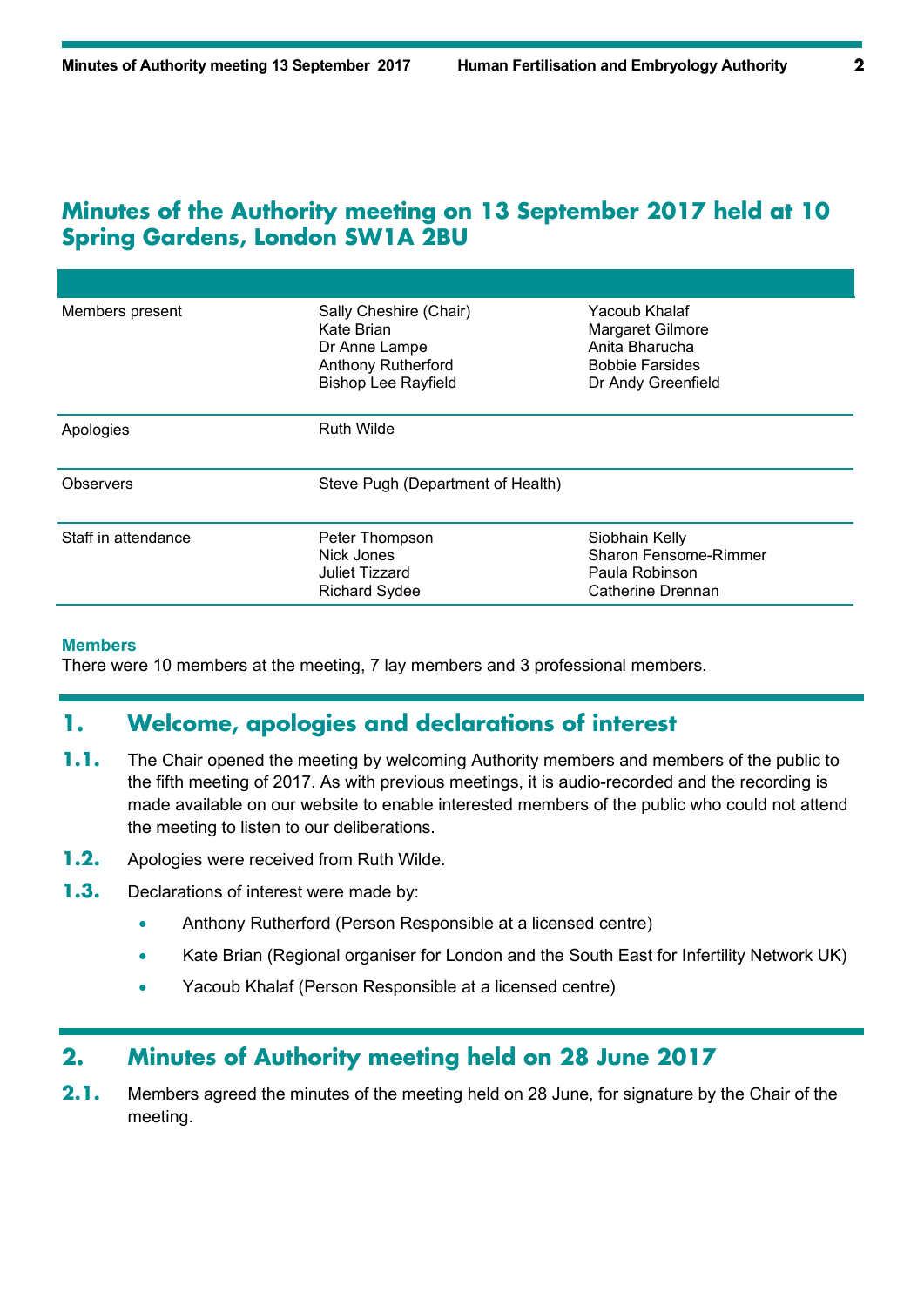### **3. Chair's report**

- **3.1.** The Chair summarised the events that she has attended since the last Authority meeting on 28 June 2017.
	- On 29 June, the Chair, the Director of Strategy and Corporate Affairs and the Head of Regulatory Policy visited Birmingham Women's Clinic. This visit was not part of the formal inspection cycle but is more to understand what the clinic does well and where they can improve. The Chair thanked the clinic for hosting the visit.
	- On 27 July, the Chair and the Chair of the Audit and Governance Committee (AGC) interviewed for two new members of AGC. The Chair is pleased to announce that two successful candidates, Geoffrey Podger and Mark McLaughlin, will start their respective terms of office on 1 October 2017.
	- On 5 July, the Chair and the Director of Strategy and Corporate Affairs met Veronica English and John Chisholm of the British Medical Association.

#### **4. Chief Executive's report**

- **4.1.** The Chief Executive informed members that there had been an staff away day on 10 July. This was held to review progress against commitments made at the last away day in December and to look ahead in the context of the new strategy, the completion of the Information for Quality programme (IfQ) and the organisational restructure. Feedback was positive generally, but there is still progress to be made around staff morale following the restructure.
- **4.2.** The members heard that the Chief Executive met with the CEOs of the Human Tissue Authority (HTA) and the Health Research Authority (HRA) on 11 July. These quarterly meetings are a useful opportunity to discuss the wider impact of system changes on smaller organisations.
- **4.3.** Members heard that on 13 July, the Chief Executive attended the Health and Care Leaders senior talent board meeting chaired by the Chief Executive of Public Health England. These meetings are focused on how to develop and keep talent within the healthcare system.
- **4.4.** On 14 July, the Chief Executive met the new chair of the Association Clinical Embryologists (ACE), Jason Kasraie, at his NHS clinic in Shrewsbury. The Chief Executive thanked both Mr Kasraie and the Trust Clinical Director for hosting the visit.

#### **Press coverage**

- **4.5.** The Chief Executive informed members that it had been a quiet period in terms of media interest in the fertility sector, due to the election and other significant world events.
- **4.6.** Recently, media interest had picked up on sperm donation, in particular unregulated donation. As a consequence, the Head of Regulatory Policy spoke to the Economist about HFEA rules around donation and the impact on donation levels.
- **4.7.** Members raised concerns about patients' sourcing sperm themselves and the implication for safety and parental responsibilities of going outside the regulated system and that the pitfalls should be highlighted to those who might consider this option.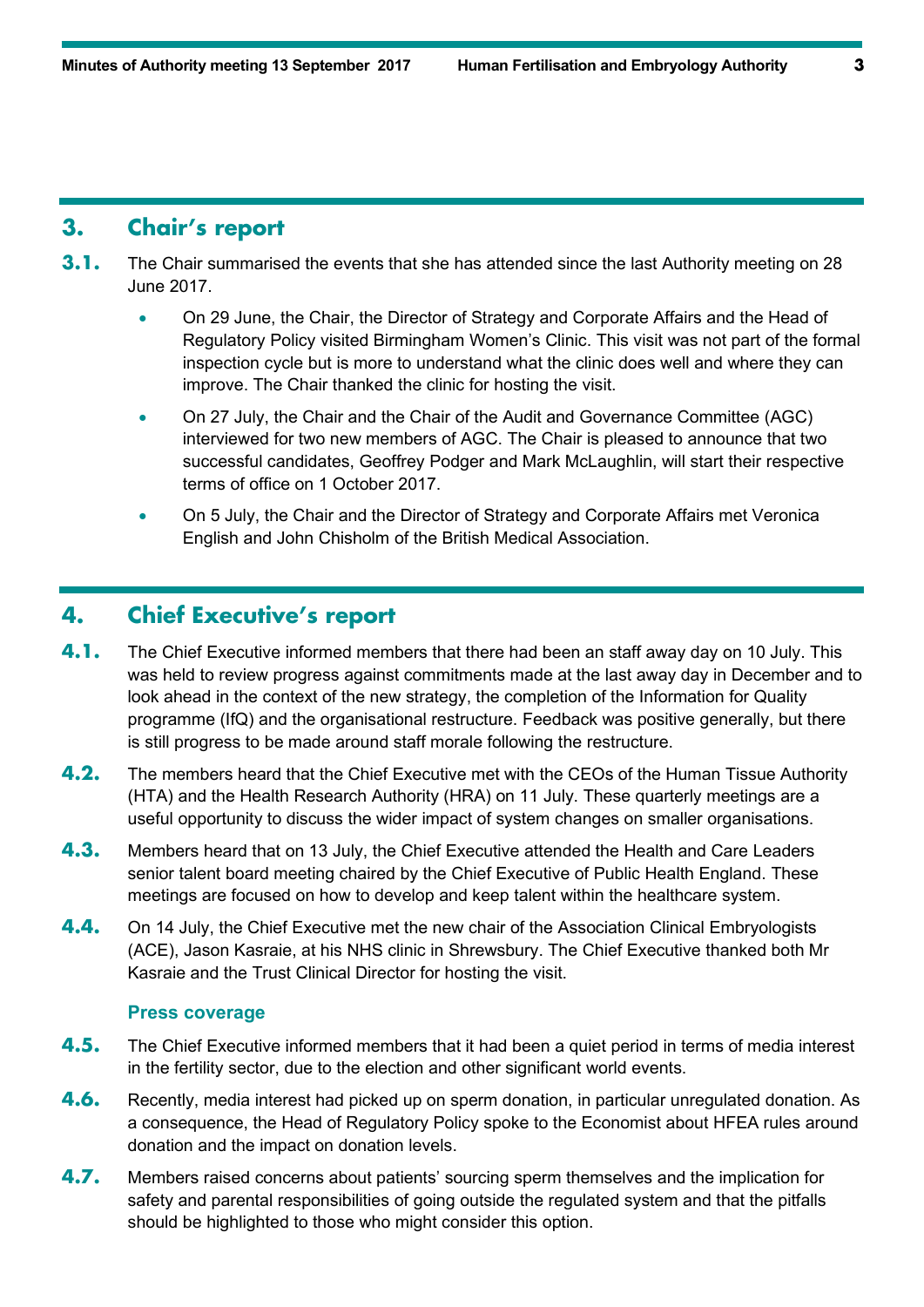**4.8.** The Chief Executive confirmed that the HFEA only has jurisdiction over sperm donation and IVF treatment that takes place in a licensed clinic in the UK, and assured members that there is information about this issue on the website.

#### **General Data Protection Regulation**

- **4.9.** The Chief Executive informed members that the General Data Protection Regulation (GDPR) will come into force 25 May 2018. The Authority, like other public bodies, is already subject to a range of statutory rules around data protection and this is a substantial update on those rules. Members heard that the Authority will need to be more proactive in this area, with larger fines for non-compliance and greater requirements to notify breaches than there is at present.
- **4.10.** Members queried whether the regulations would apply to the HFEA Register, and whether an individual would have the option to have their name removed from the Register. The Chief Executive confirmed that collecting IVF data for the Register is a statutory duty for the HFEA and that the submission of patient's data to the HFEA is part of having IVF treatment. The GDPR applies to personal information that is not part of the Register. Whilst confidentiality and protecting data is at the heart of the HFEA already, preparing for the GDPR is going to be a significant piece of work.

#### **Staffing**

- **4.11.** Members were informed that staff turnover is still higher than the desirable range for a number of reasons, notably public sector pay restraint and the organisational change programme redundancies. Recruitment is happening and a number of high calibre appointments have taken place. Pressure arising from turnover is being actively managed.
- **4.12.** Finally, the Chief Executive informed members that over the summer, twice the amount of licensing activity (including PGD) has taken place. The Chief Executive thanked all the staff involved in this significant bulge of work and the members who sit on the licensing committees.

## **5. Committee Chairs' updates**

- **5.1.** The Chair of the Statutory Approvals Committee (SAC) reported that the committee met on 29 June, 27 July and 31 August. At the June meeting, it considered seven preimplantation genetic diagnosis (PGD) applications and one request for Special Directions. Four of the conditions were approved, two adjourned for more information and one was refused. At the July meeting, three PGD applications were approved and one was approved for a specific family. The special directions application at the July meeting was refused. The minutes from the August meeting have not yet been published.
- **5.2.** The Chair of the Licence Committee advised members that the committee met twice, on 13 July and 7 September. At the July meeting one initial research application was approved, two research renewals were approved, one interim research licence was continued and a variation to a licence was approved. The committee also added a condition to a licence following an investigation report, considered an Executive update and continued a licence following an interim report and grade 'A' incident. The minutes from the September meeting have not yet been published.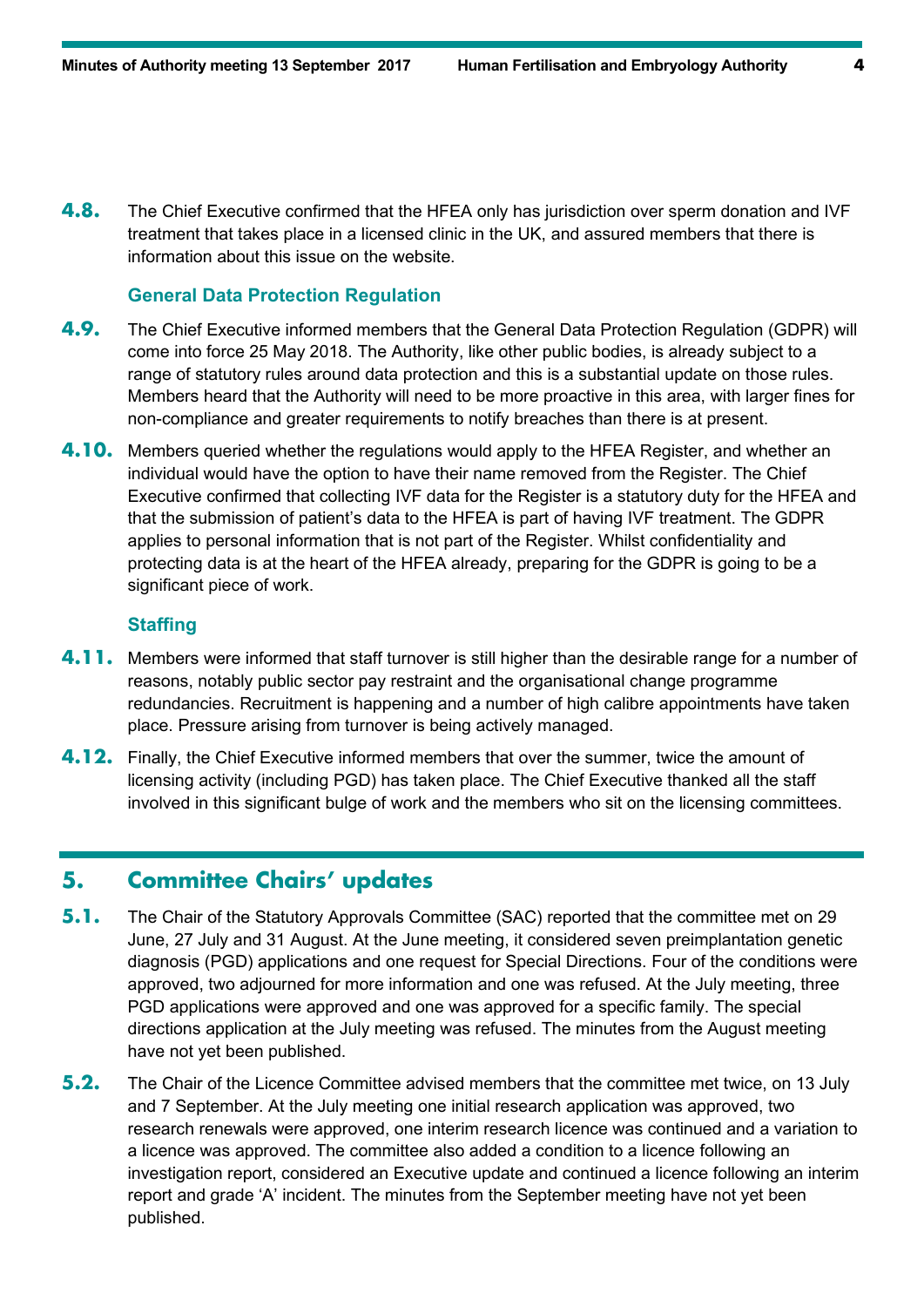- **5.3.** The Director of Strategy and Corporate Affairs advised members that the Executive Licensing Panel (ELP) met six times since the Authority last met; on 30 June, 14 and 28 July, 11 and 25 August and 8 September. The panel considered 42 items across these meetings including one new centre application, nine renewals, twelve interim inspection reports, six variations and several licence variations. The Licensing Officer approved three licence variations.
- **5.4.** The Chair thanked all the staff who support these committees and prepare the papers as well as the members who sit on these committees.

### **6. Performance report**

#### **Strategy and Corporate Affairs**

- **6.1.** The Director of Strategy and Corporate Affairs informed members that the dashboard at the front of the Performance Report is designed to be a snapshot of performance at a high level. Members noted that measurement of delivery against the strategy used to be demonstrated by a 'totaliser' which did not work in practice as effectively as the Executive hoped. As an alternative, from now on the Executive will report back on packages of work (this meeting being leadership and culture) that the members had asked for the Executive to deliver.
- **6.2.** Members agreed that this will enable the Authority to assess effectiveness as well as milestones met and welcomed this change in approach. Members noted that sometimes this will be a progress report and a particular work package may not be complete as this is a three-year strategy, however, this arrangement will mean that members will have better oversight on progress.
- **6.3.** One of the four indicators on the dashboard relates to Opening the Register requests (OTR) being processed within 20 working days. Members heard that this KPI, because of its obvious impact on the donor conceived, is always met, so it is not necessarily a meaningful indicator to have on the dashboard. It will of course continue to be a priority and be measured, but the Executive propose replacing this indicator with one that measures website traffic.
- **6.4.** Members heard that the website launched successfully in July due to the hard work and dedication of the Communications team. Early analysis shows that website sessions and pages visited are lower than this time last year. This is to be expected as it takes time for the search engines to index the website.
- **6.5.** Members heard evidence that demonstrates better engagement with the content on the new website compared with the old one. The average length of a page visit is now is three and a half minutes, as opposed to just under two minutes on the old website, and the number of pages visited per session is more than double what it used to be.
- **6.6.** Members also heard that 76% of visitors come from the UK as opposed to 50% on the old site and that phones and tablets are being used to access the site. Choose a Fertility Clinic and information on fertility treatments, as expected, are the most popular pages and most visitors come through search engines.
- **6.7.** So far we have received 252 patient ratings of clinics and posters and leaflets for clinics are proving to be popular and should drive up the number of ratings.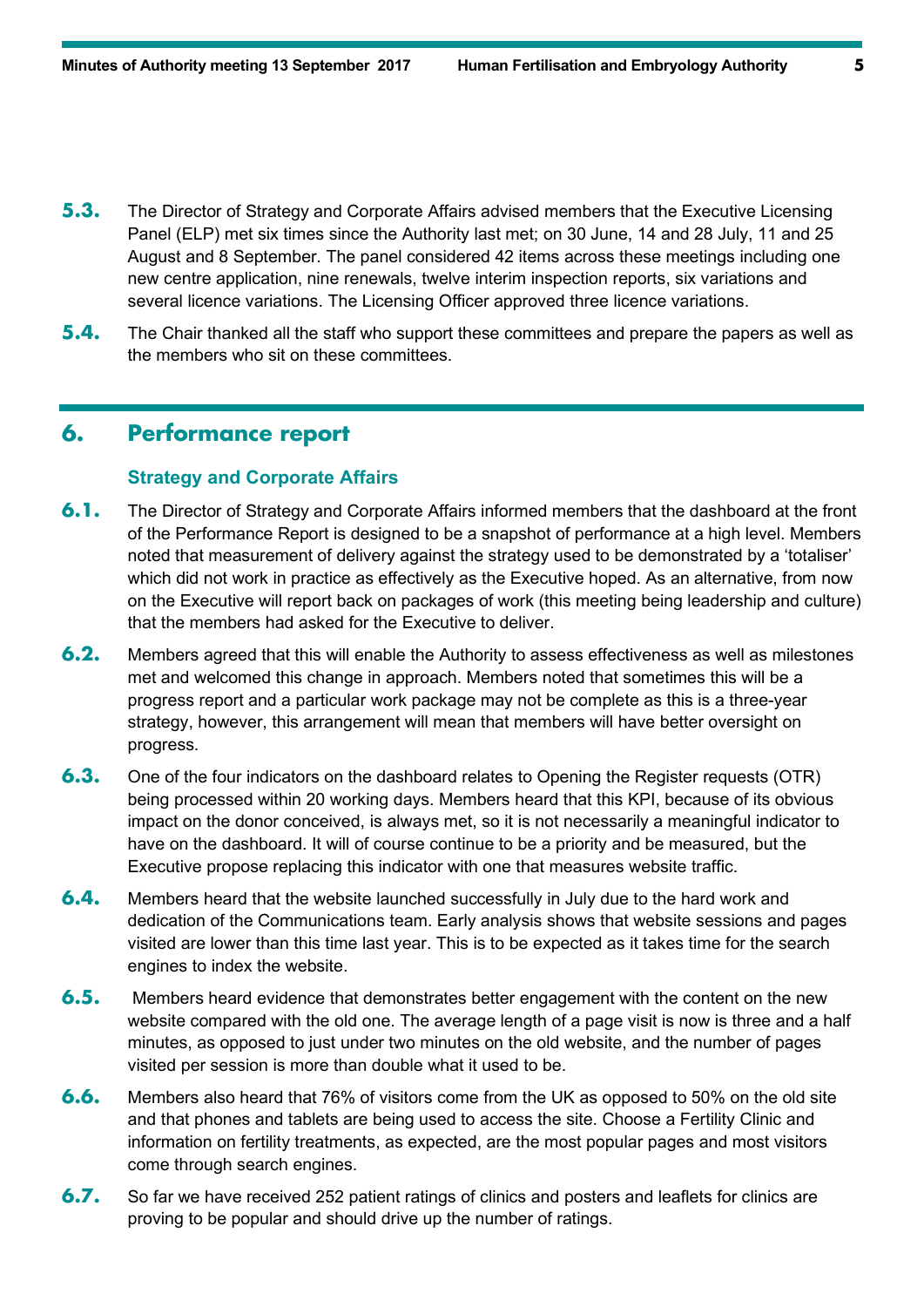- **6.8.** Members were keen to ensure that user testing will continue on the website and that this should involve both qualitative and quantitative analysis. Members heard that there are plans for the next 12 months for ongoing monitoring to assess the 'reach' of the website, user engagement and how interesting users find the website.
- **6.9.** Finally, Members heard that the Policy team has started the project to deliver the ninth version of the Code of Practice.

#### **Compliance and Information**

- **6.10.** The Director of Compliance and Information informed members that the licensing process has been very busy over the summer. Whilst the end to end target from inspection to minutes being issued is still under the 70 day target, there have been some stresses and strains delivering the business. The components under pressure have notably been processing PGD applications and minute production and the red ratings relate to this.
- **6.11.** Additionally, members heard that clinics have had a few problems clearing errors and this can be attributed to HFEA staff being busy and not being available to assist the clinics in addressing these errors.
- **6.12.** Members raised concerns about staff pressures and wanted confirmation on the nature of the risks related to staff as missing KPIs can seem like failure or mistakes. Members probed whether these issues related to overload, capacity or lack of experience. Members praised the hard work and dedication of staff during this peak in activity.
- **6.13.** The Director of Compliance and Information informed members that there are a number of factors. PGD will continue to be busy and complex, but the other inspection/licensing activity is more likely to be a bulge that is going to level off. New staff are joining the HFEA and being trained and the workload of existing staff will continue to be monitored and managed.
- **6.14.** Members were encouraged that despite these issues and a lengthy, complex process, PGD applicants are not being kept waiting for a decision.

#### **Finance and Resources**

- **6.15.** The Director of Finance and Resources introduced the financial information in the performance report. Members were asked to note there is an underspend of £250,000 which is related to higher than expected vacancies and an underspend on legal costs. Forecasts will not be adjusted at this stage.
- **6.16.** Members heard that income is volatile and is difficult to predict and is lower than last year. The members who work in the sector agreed that income is difficult to predict for clinics too. The market has changed with NHS funding being withdrawn and patient's choices changing.
- **6.17.** Members heard that it was important to try to balance fee income with the operating costs the HFEA needs, though it is very difficult to pitch this at the right amount. This will as always, stay under review, as fees paid by patients should be justified.
- **6.18.** Members noted:
	- The Performance Report and approved the addition of the website metric to the dashboard of the Performance Report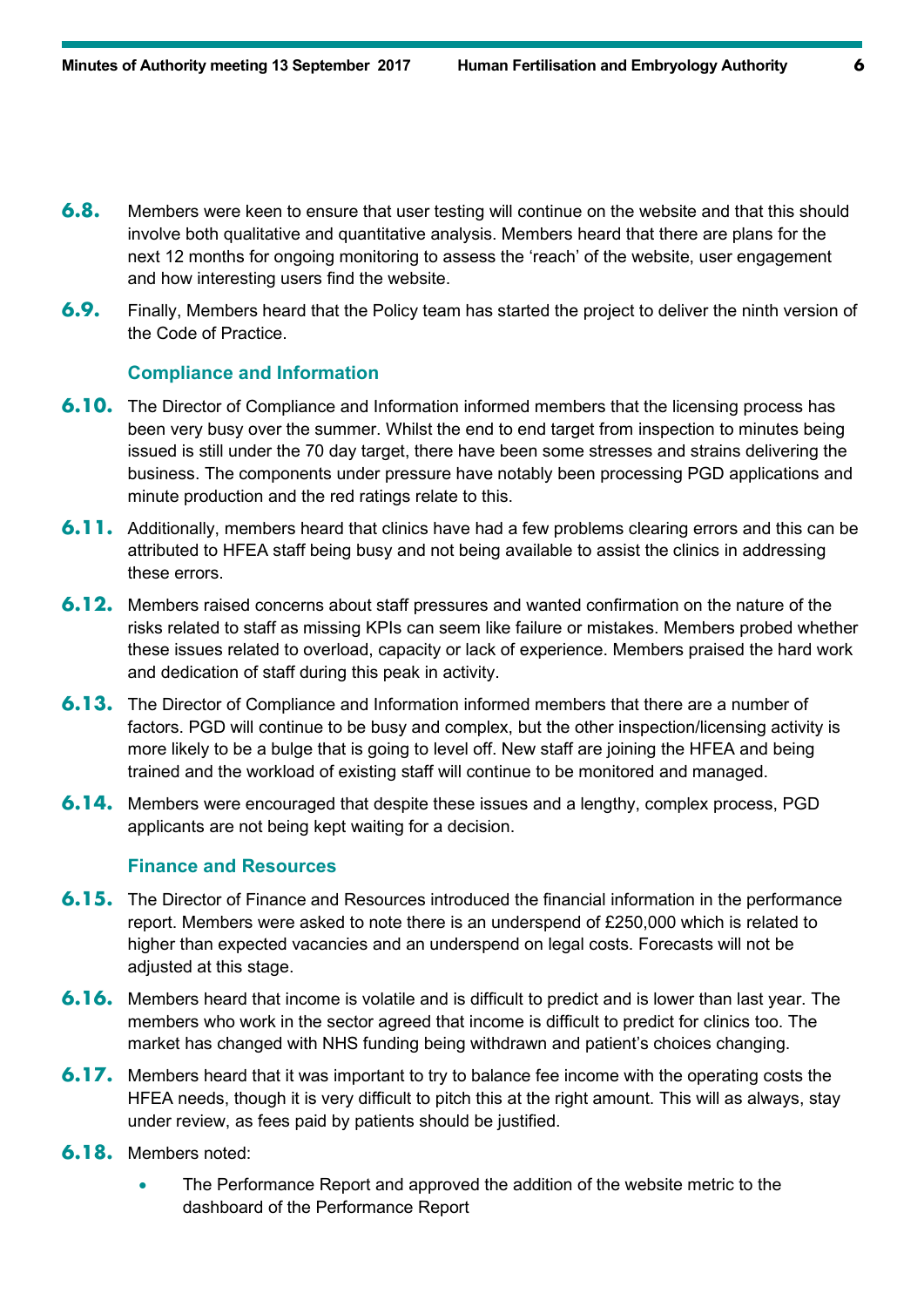#### **7. Data Submission Project**

- **7.1.** The Director of Compliance and Information reminded members this project is the package of work left over from the IfQ programme aimed at moving the Register data to a new structure and improving the data entry experience for clinics. The team have already been working on this as the programme was not run in a sequential way.
- **7.2.** Members were shown an example of the new patient led system which will be rolled out to clinics. There was agreement that this will not only be easier for clinics to send us treatment data, but will ensure there are fewer errors.
- **7.3.** Members heard that the IfQ lessons learned report will go to AGC and expressed agreement that doing this quickly is good practice following the closure of a big programme. The biggest lesson that has been learned is balancing business as usual with a huge change programme and the impact of drawing from the same pool of staff.
- **7.4.** Members heard that the migration of Register data is making slower than expected progress and there are still challenges balancing delivery of this work and business as usual. Members expressed the hope that staff working towards delivering the data migration would be able to concentrate on doing so without interruptions. Members heard that the two new Head appointments should be a positive contribution in this regard.
- **7.5.** The Director of Compliance and Information advised members that user testing with six clinics will be critical to the success of the new data entry system. Members were also advised that an extra £350k has been authorised however, there continues to be staff challenges.
- **7.6.** The Chair thanked the staff involved in the data migration for the work they have done so far.
- **7.7.** Members noted:
	- Good progress on the new data submission system
	- Slower than expected progress with data migration
	- The budget update and spending to date which is in line with plans
	- Key risks and issues

## **8. Draft business plan 2018/19**

- **8.1.** The Head of Planning and Governance introduced the cycle of business planning for 2018/19. A CMG discussion has informed this paper. This business plan will be delivered under the strategy in place until 2020.
- **8.2.** Members were given the opportunity to give an early steer on the business plan. The objectives are brigaded under the strategy areas of;
	- Safe, ethical, effective treatment
	- Consistent outcomes and support for patients and donors
	- Improving standards through intelligence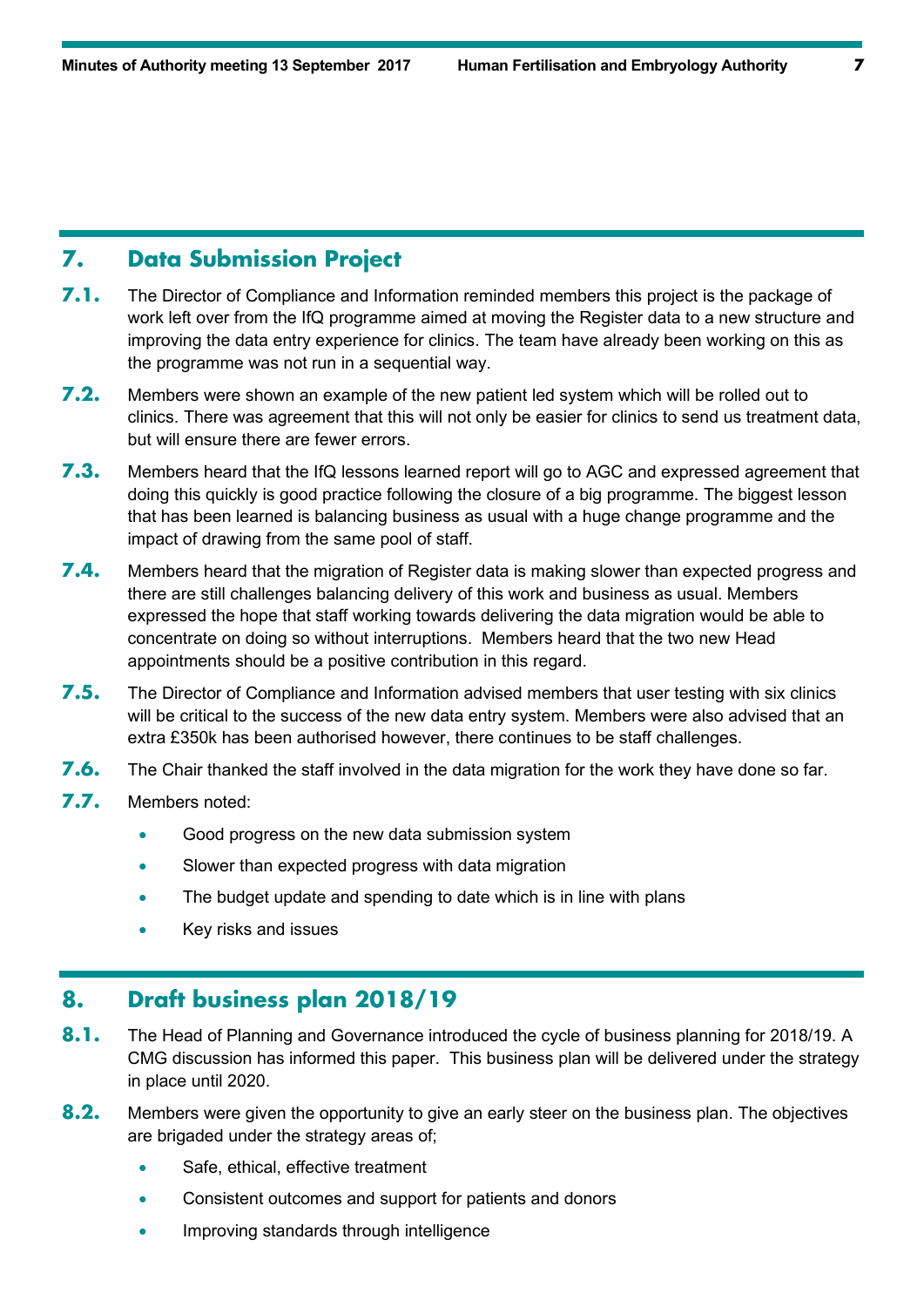- **8.3.** Members noted the access to donor gametes item, under consistent outcomes and support, and expressed the view that safety should be part of this aim.
- **8.4.** Members raised a concern about the impact that staff retention might have on the delivery of this business plan and were informed that a lot of thinking about this had already occurred and informed a people strategy, which is still in draft at present. The people strategy, which will be launched shortly, will include developing and supporting staff to ensure that the HFEA can deliver its strategic aims.
- **8.5.** Members were informed that a detailed business plan will be provided in November.
- **8.6.** Members approved the outline objectives for 2018/19 as the basis for drafting the next business plan.

## **9. Fertility sector report 2016/17**

- **9.1.** The Chief Executive introduced a draft report, due to be published in the next few weeks, which provides an overview of the performance of the sector in 2016/17.
- **9.2.** Members heard that every September, the Authority receives a summary of compliance activities and a report on incidents. This new report, in a change of emphasis, recognises the largely compliant nature of the fertility sector and tries to provide a better balance between where the sector is doing well and where it needs to improve.
- **9.3.** This will be one of two annual reports and will sit alongside the Fertility Trends report. The report covers a summary of the sector, leadership and staffing, regulatory compliance, safety and patient experience.
- **9.4.** There had been consolidation in the sector and a third of treatments are now being carried out by just ten clinics with 45% of treatments taking in place in clinics in London. In contrast to other areas of medicine in the UK two thirds of treatments are self-funded.
- **9.5.** Members were informed that there is a lot of positive news about the sector's performance that is presented in this report. Multiple births have come down from 1 in 4 to 1 in 10 and the pregnancy rate in 2016/17 stands at 32% as compared to 24% in 2008.
- **9.6.** Incident numbers are consistent with the volume of treatments with a fall in grade B incidents and only one grade A incident reported.
- **9.7.** In the report there is a summary of regulatory compliance arising from the 81 inspections carried out, with information about what the clinics are doing well, areas that have improved and critical/major non-compliances. Of the 299 non-compliances all but 10 are now closed demonstrating the effectiveness of the regulatory activity.
- **9.8.** Members agreed that the sector will welcome this report. One member noted that some in the sector have expressed frustrations over the continuity of assessments over time: one inspection report can be good and then the next inspection find many non-compliances. Of the 299 noncompliances, members probed whether these were new issues or issues that had been raised with clinics before.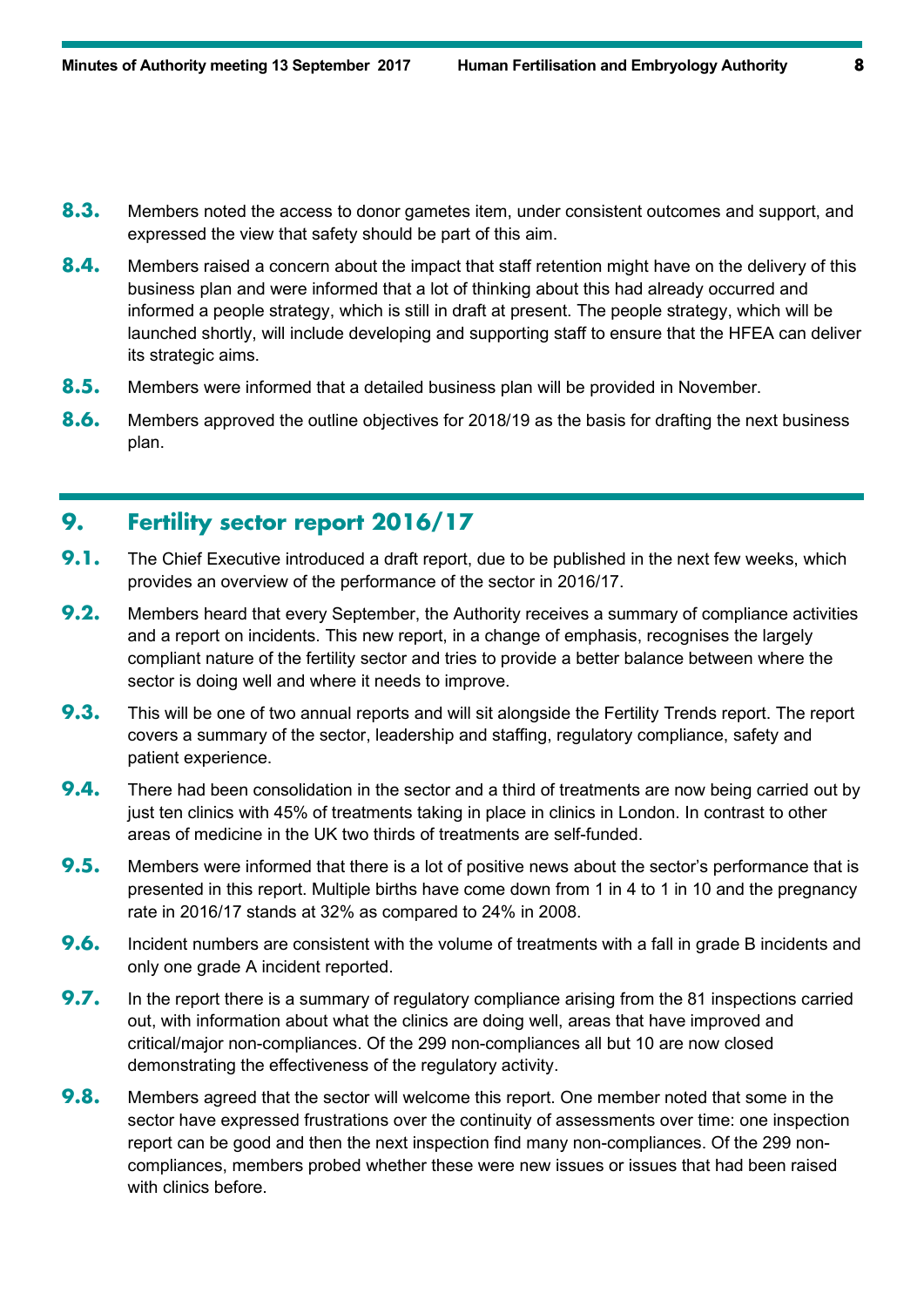- **9.9.** Members heard that detailed analysis had not been carried out on whether non-compliances found were new or persistent, and noted that work had gone in to ensuring Inspection teams are consistent. The inspection is a snapshot in time and other inspection tools indicate there can be a drop off in performance between inspections. Members were assured that if inspectors find a non-compliance that has been identified before, it will be graded as a more serious noncompliance in the subsequent inspection report.
- **9.10.** Members noted that as inspectors become more experienced and established they are likely to find more non-compliances. In addition, the inspector's portfolio of centres only changes every few years, so it's likely the inspection is being carried out by the same lead Inspector.
- **9.11.** Members suggested that other positive sector information could be included in this report through vignettes, for example around the world class research carried out in the UK. Members also wondered whether the research sector should be included in this report.
- **9.12.** The Chief Executive agreed to discuss further whether research should be covered in this report, or whether there should be a separate report on embryo research.
- **9.13.** Members agreed that case studies are a good way of sharing learning, with the Grade A incident mentioned in this report, being a good example. Members welcomed this report as a method of achieving this.
- **9.14.** Members felt that this report has the potential to be a 'go to' document for people writing about the sector more broadly and hoped that social media would be deployed to promote the publication of the report.
- **9.15.** Members suggested that the decision by commissioning groups, not to follow NICE guidelines on the provision of IVF, could also be touched on in this report as this will be a factor in the reporting of how many cycles are self-funded.
- **9.16.** Members agreed that the tone of the report centred around information and learning is the right one and that the language used should be clear to a wide audience, in particular, the information around multiple births and success rates. Further, members agreed that it is appropriate to highlight what clinics are doing well and how some of them are going beyond good compliance.
- **9.17.** Members further agreed that a stronger narrative might be provided to point out that there are six clinics which are outliers in multiple births and explain why patients should actively not choose these clinics.
- **9.18.** Members also agreed that where non-compliances are identified and action taken this is a positive story for the sector. Members noted that the executive summary, which as yet is unwritten, could bring together the positive comments about the sector, highlights and trends.
- **9.19.** The Chief Executive thanked members for their comments and informed them that some of their suggestions will be fleshed out in the other scheduled report, Fertility Trends. In addition, he stated that the Executive will read across both reports for consistency and balance.
- **9.20.** Members heard that further comment would be welcome in the coming weeks and a decision will be made as to how best to let members have sight of the final draft before publication.
- **9.21.** Members:
	- Endorsed the decision to move away from a focus on clinic non-compliances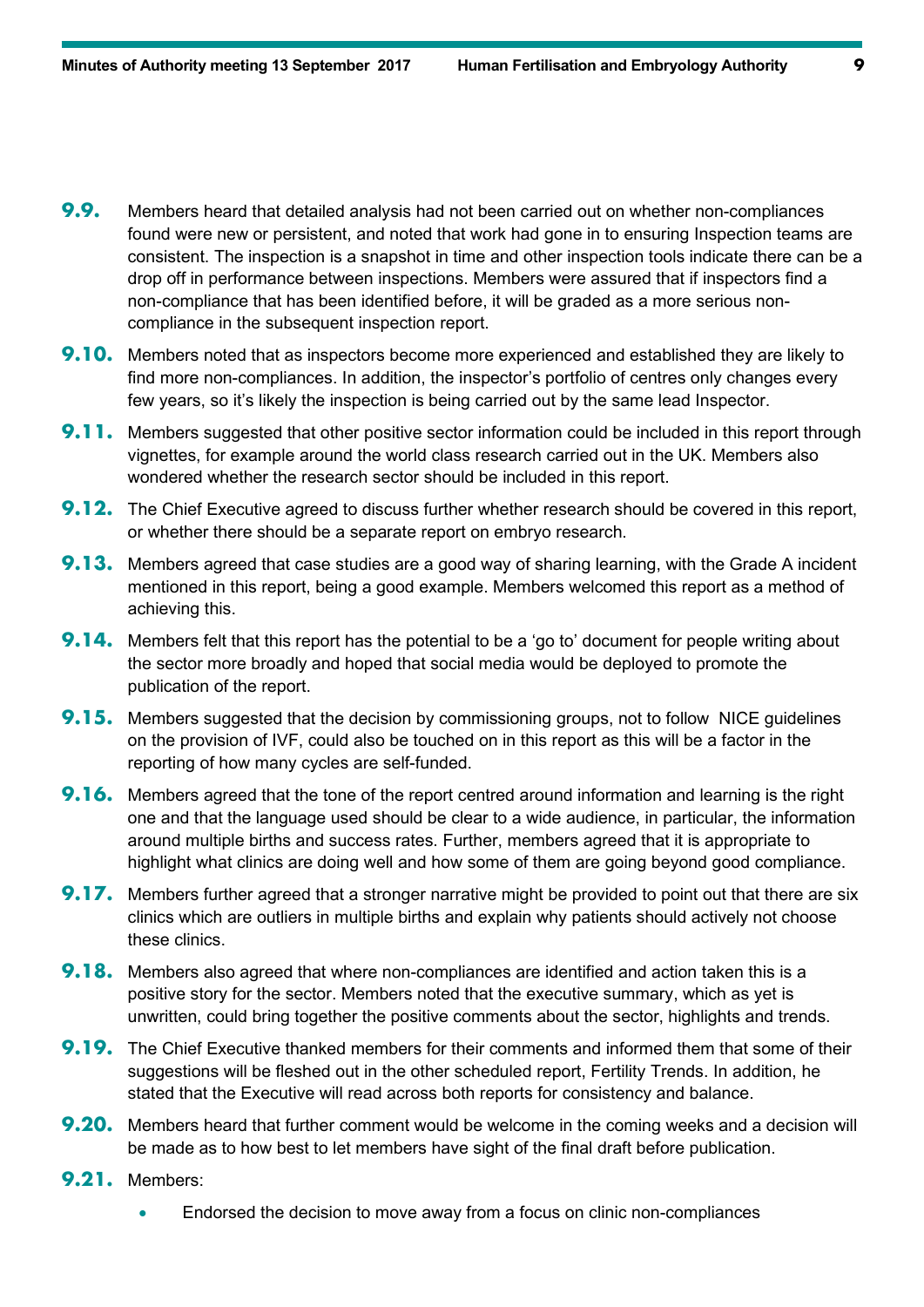- Agreed the scope and coverage of the report
- Agreed the final report should be published in the autumn.

#### **10. Investigation into fertility clinics**

- **10.1.** Members received a presentation from the Chief Inspector regarding the follow-up to the allegations made by the Daily Mail regarding five clinics. This paper explores, following normal regulatory investigation, if there are any wider policy implications.
- **10.2.** Members heard the allegations include:
	- Financial inducement for egg donation/egg sharing
	- Exaggeration of frozen egg success rate
	- Loans for treatment
	- Overcharging for drugs
- **10.3.** Members were informed that in addition, it was alleged that there is widespread under-reporting of ovarian hyper stimulation syndrome (OHSS).
- **10.4.** Members heard that verbal information on egg donation/sharing was not reflected in the written information given to patients in the clinic investigated. However, there is evidence that counselling is always offered.
- **10.5.** A Member noted that egg sharing often only happens if treatment for a patient is unaffordable, though agreed that all clinics egg sharing/donation programmes should be fit for purpose, with good information being central to this. Members noted the good practice on independent counselling that is taking place in clinics which is a significant step forward for the sector.
- **10.6.** Compliance will monitor information on websites around this area and ensure that patient feedback is scrutinised where these types of treatment have been accessed.
- **10.7.** Members also heard that in the clinics investigated the success rates of frozen egg treatment were usually based on their own data which runs the risk of not being statistically robust owing to the small numbers involved. Again, it was found that written information could be clearer, enabling patients to decide themselves.
- **10.8.** Members agreed that egg freezing is no longer an experimental treatment but the numbers are still low. It is not unreasonable for clinics to present their own data but it should be within an ethical framework with no bias either way.
- **10.9.** Members noted that Compliance will be looking at the presentation of success rates on clinic websites, as part of the review of guidance on information for patients.
- **10.10.**Members heard that loans in the case investigated are being offered for treatment without regulatory oversight. The Financial Conduct Authority (FCA) responded very quickly to this, as did the loan company involved, and there is a plan for the HFEA and the FCA to work together in future. Members agreed that there are other clinics offering financial packages, within a framework backed by the FCA, and these can work for patients.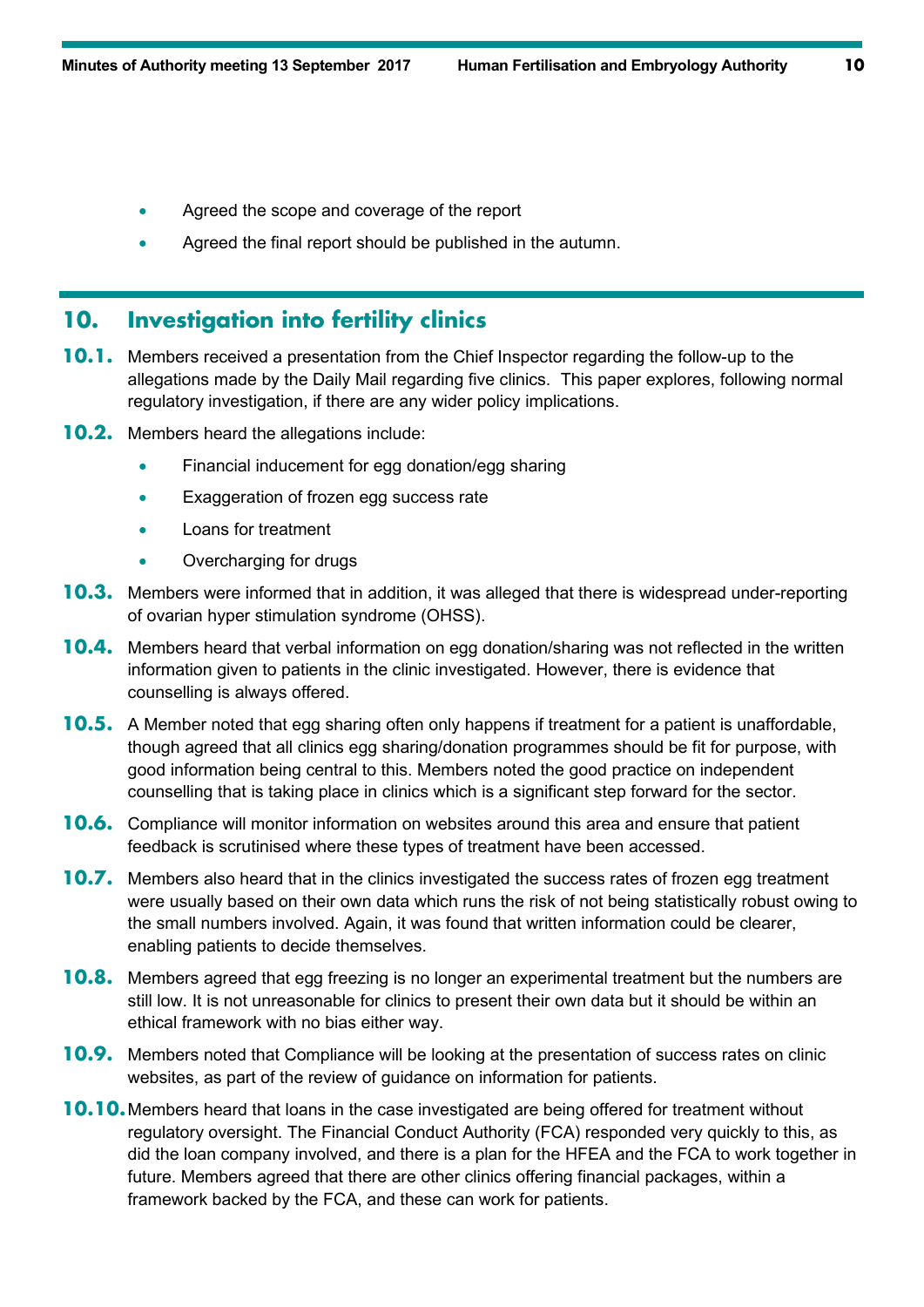- **10.11.**Members agreed that whilst the HFEA has limited power on pricing, costed treatment plans can help, and the HFEA is working with NHS England on a benchmark price.
- **10.12.**Members noted that in the cases investigated, patients are not being informed that they can take their prescription elsewhere to get cheaper medication. Patient feedback in future will include a question about expected costs versus actual cost. Members agreed it is essential that clinics are transparent.
- **10.13.**Members were informed that OHSS only is reported to the HFEA when severe and critical, with between 60-80 cases being reported per year. When compared to hospital admissions ascribed to OHSS via data from NHS Digital, it suggests there is under reporting taking place.
- **10.14.**Members agreed though, that some patients admitted to hospital do not have OHSS and have been misdiagnosed. If this is the case, the recording of the diagnosis by the hospital would not necessarily be changed which may account for some of the discrepancy in the data.
- **10.15.**Members were informed that Compliance will work with NHS Digital to probe the data further to establish which of the 865 hospital admissions are severe and critical cases related to IVF treatment. Further, once the data is understood it will determine whether the discrepancy in reporting is because fewer of the patients had OHSS than data suggests or if there are serious cases slipping through the net.
- **10.16.** Members noted that the HFEA will work with the Royal College of Obstetricians and Gynaecologists (RCOG) and British Fertility Society (BFS) to improve definitions in guidance notes and consider a form for OHSS reporting.
- **10.17.**Members heard that the Code of Practice will be updated to ensure that clinics provide correct information to their patients on what they need to do in the event of an OHSS case, and what information the patient needs to provide the hospital they are attending. In addition, inspectors will ask questions about OHSS handling on inspection.
- **10.18.**Members wondered if it is possible to establish where a patient had been treated using the NHS Digital data (especially if that treatment had occurred abroad), but at present this data is not collected.
- **10.19.**Members asked for an update on the position with OHSS as soon as it is available.
- **10.20.**Members noted the range of recommendations of the different issues investigated on:
	- Egg sharing and egg donation
	- Success rates from egg freezing
	- Promotion of loans to pay for treatment
	- Drug pricing
	- **OHSS**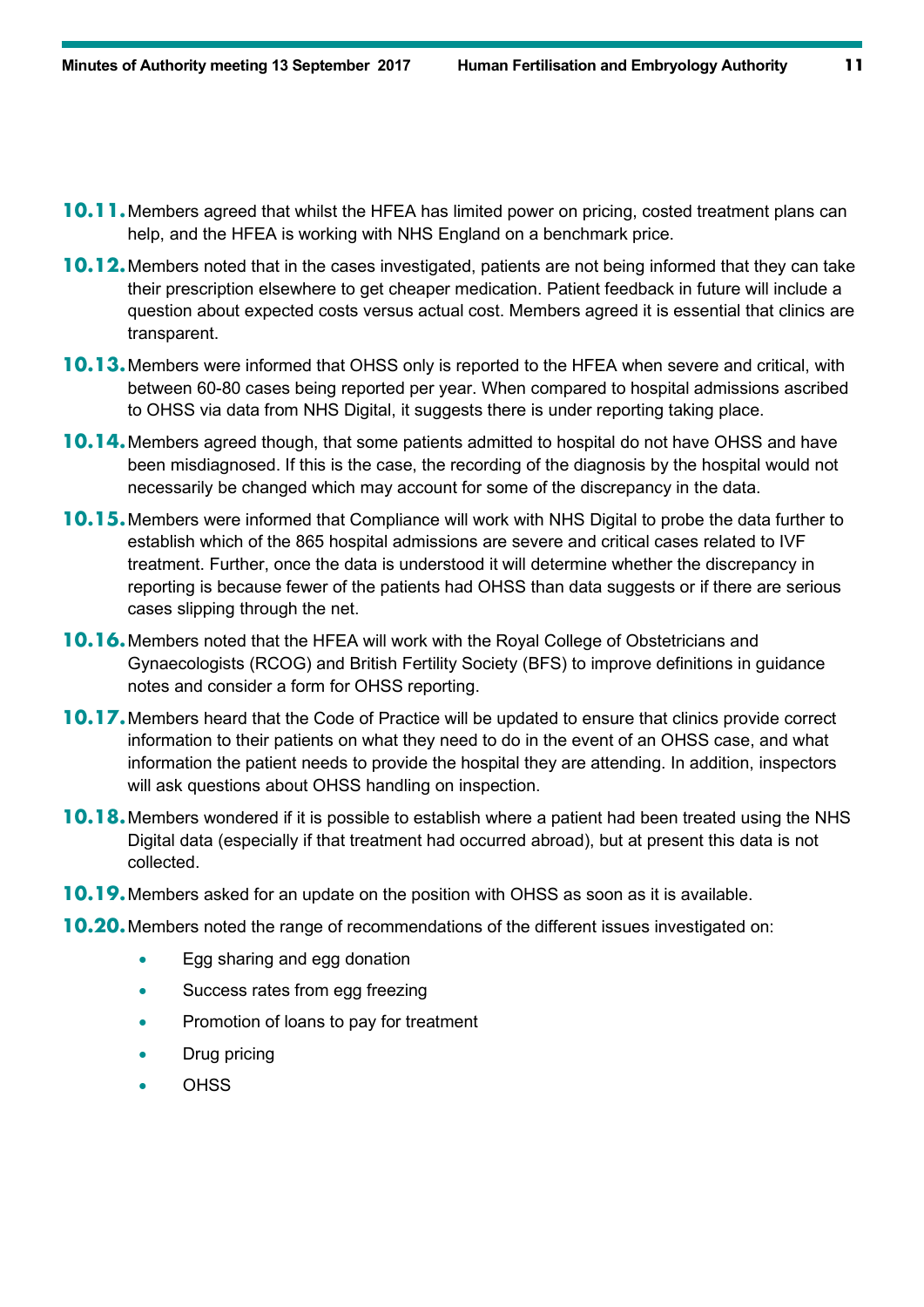## **11. Leadership in clinics**

- **11.1.** The Director of Compliance and Information explained that this paper builds on the Chair's speech at the last HFEA annual conference, where she challenged the sector to reflect on what constitutes good leadership in their clinics.
- **11.2.** Although the responsibilities of the Person Responsible (PR) are well understood in clinic, there are now a growing set of complex ownership/partnership structures in place which can impact on leadership in clinics. In addition, there have been examples of poor leadership practice.
- **11.3.** In the past, the HFEA has taken a rather narrow assessment of leadership focused on qualifications and membership of professional bodies. Indeed, the Act only refers to the responsibilities of the PR and not to more generic leadership qualities.
- **11.4.** Members agreed that this could be an opportunity to drive up quality of care at source via clinic leadership. This direction of travel is also being pursued by the Care Quality Commission (CQC) and NHS Improvement who are turning their focus to what a well led service looks like.
- **11.5.** Members heard that Inspectors will need the tools, and as importantly the confidence, to step in to this area in order to make assessments about PRs.
- **11.6.** Members agreed that the sector on the whole is broadly compliant, with lots of very good practice and good patient care, but there are still pockets of poor leadership practice.
- **11.7.** Members agreed that this step will be a big ask of the sector as in the past PRs were appointed for reasons that are different to the holistic approach set out in the paper. Members hoped that the planned dialogue with the sector will help address this.
- **11.8.** Members felt Inspectors should also try to understand what the governance structure that supports the PR is; though they are legally responsible, they are usually part of a leadership team.
- **11.9.** Members expressed the importance of a PRs character and the challenge of assessing that for Licence Committee. It is very difficult to ascertain how that person affects the culture in a clinic and, some PRs may not actually be based at the site they are responsible for.
- **11.10.**Members agreed that in thinking about leadership there should be no distinction between NHS and private clinics. As the Act is 25 years old, the HFEA needs to get around any technical/legal constraints by influencing, incentivising and bringing people together, as many of the leadership qualities we want to see are not required by law. PRs embracing leadership in clinics will improve patient care, and that is the benefit the clinics will gain by engaging with this initiative.
- **11.11.**Members supported this piece of work and agreed that it is appropriate to be collaborative and sensitive when introducing this to the sector. In addition, they urged the Executive to identify metrics that might measure leadership.
- **11.12.**Members noted that there is new leadership at ACE and BFS (in the new year) and relatively new leadership at the RCOG, and these are the partners with which the HFEA will have to work to get this initiative off the ground.
- **11.13.**Members noted and agreed the proposed approach to leadership in the sector.